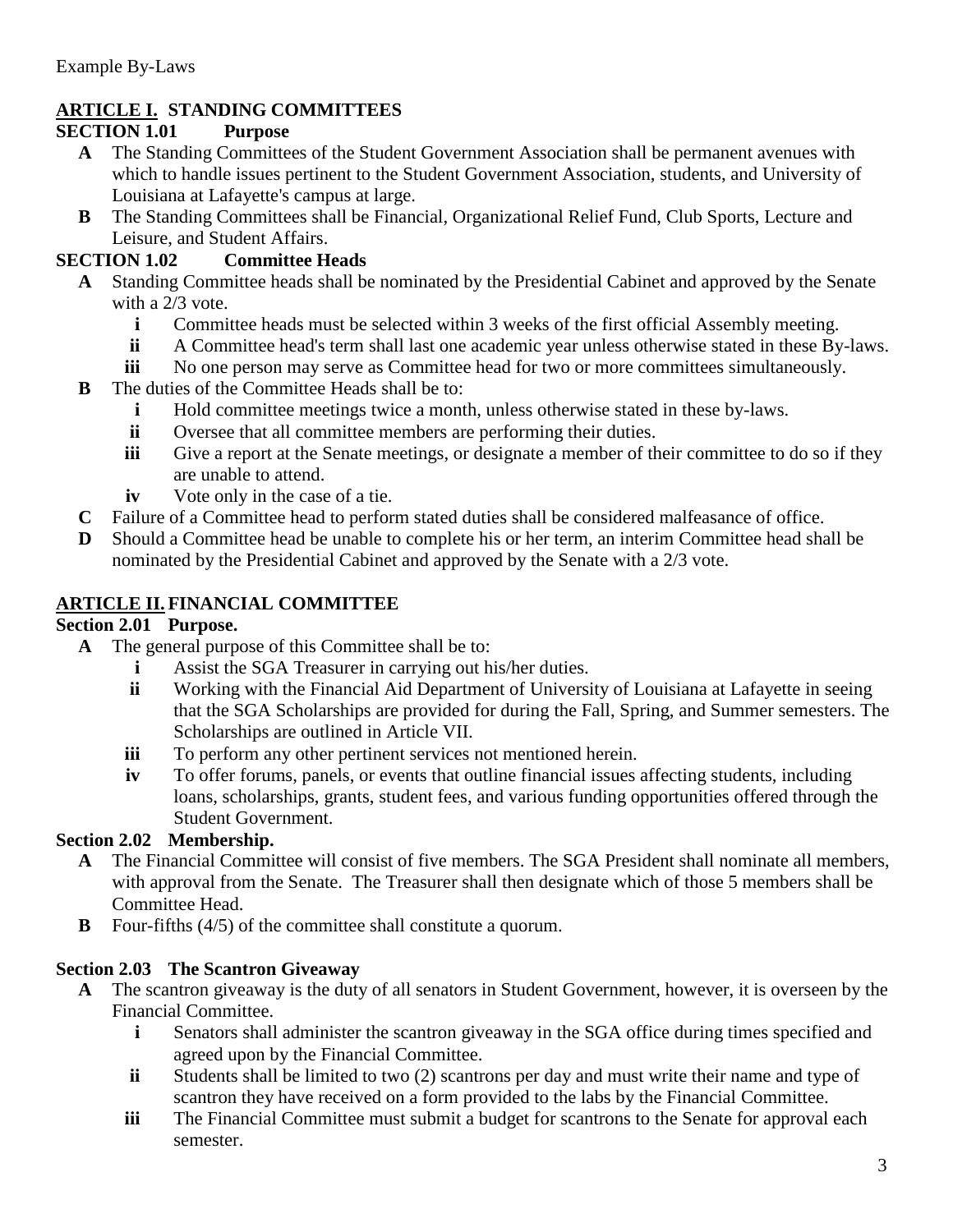# **ARTICLE III. LECTURE AND LEISURE SERIES COMMITTEE**

# **Section 3.01 Purpose.**

- **A** The general purpose of the Lecture and Leisure Series Committee shall be to:
	- **i** To present, when enough funds have accumulated, distinguished lecturers of academic or professional merit to speak to students.
	- **ii** To offer leisure activities at least once per semester.
	- **iii** To perform any other pertinent services not mentioned herein.
- **B** Members of this Committee shall meet once a week to keep these boards as up to date as possible.

# **ARTICLE IV. CLUB SPORTS COMMITTEE**

## **Section 4.01 Purpose**

- **A** The Club Sports Committee shall serve to offer new Club Sports, to review proposed allocations of monies brought to the SGA by any club sport, and to perform any other pertinent services not mentioned herein.
	- **i** The Financial Committee and then the Senate must first approve all recommendations from this committee.
	- **ii** All matters concerning club sports should be referred to the Club Sports Handbook found in the "Governing Documents" section on the SGA Website.
	- **iii** The Club Sports Committee membership is defined in Article 2.06 of the Club Sports Handbook.
	- **iv** This committee shall be open to all UL students, not solely SGA senators.

# **ARTICLE V. STUDENT AFFAIRS**

## **Section 5.01** Purpose.

- **A** The general purpose of the Department of Student Affairs shall be to:
	- **i** Deal with problems on campus life brought to the attention of the Senate and to suggest solutions to any such problems.
	- **ii** To sponsor at least one event per semester which relates to student affairs.
	- **iii** Head the Cajun Discount Program.
	- **iv** To perform any other pertinent services not mentioned herein.
- **Section 5.02** Cajun Discount Program.
	- **A** The Cajun Discount Program consists of a listing of businesses in the area that offer UL student discounts. The program is intended to provide UL students with an easy reference for finding discount opportunities.
	- **B** The Cajun Discount Committee shall be formed, made up of Senators with a Committee head
	- **C** The Cajun Discount Committee shall be in charge of contacting the businesses to be put on a list as well as renewing businesses throughout each year in an effort to keep the list as accurate as possible.
	- **D** The committee is in charge of updating the handouts and providing the updated information to the SGA Webmaster for publication on the SGA website.
	- **E** The committee shall also be charged with publicizing the program.
	- **F** The committee will provide window signs for businesses participating in the program, so that students can easily identify businesses at which they can receive discounts.
	- **G** This program requires minimal funding; only printing fees.
	- **H** Funding shall come from within the SGA budget and shall be approved annually. The committee is in charge of getting estimates and requesting the funds from the SGA.
		- **i** The committee shall also be allowed to solicit a limited number of advertisements to be placed on the handouts to help cover the cost of printing. Advertisements are to come only from businesses that are participating in the program.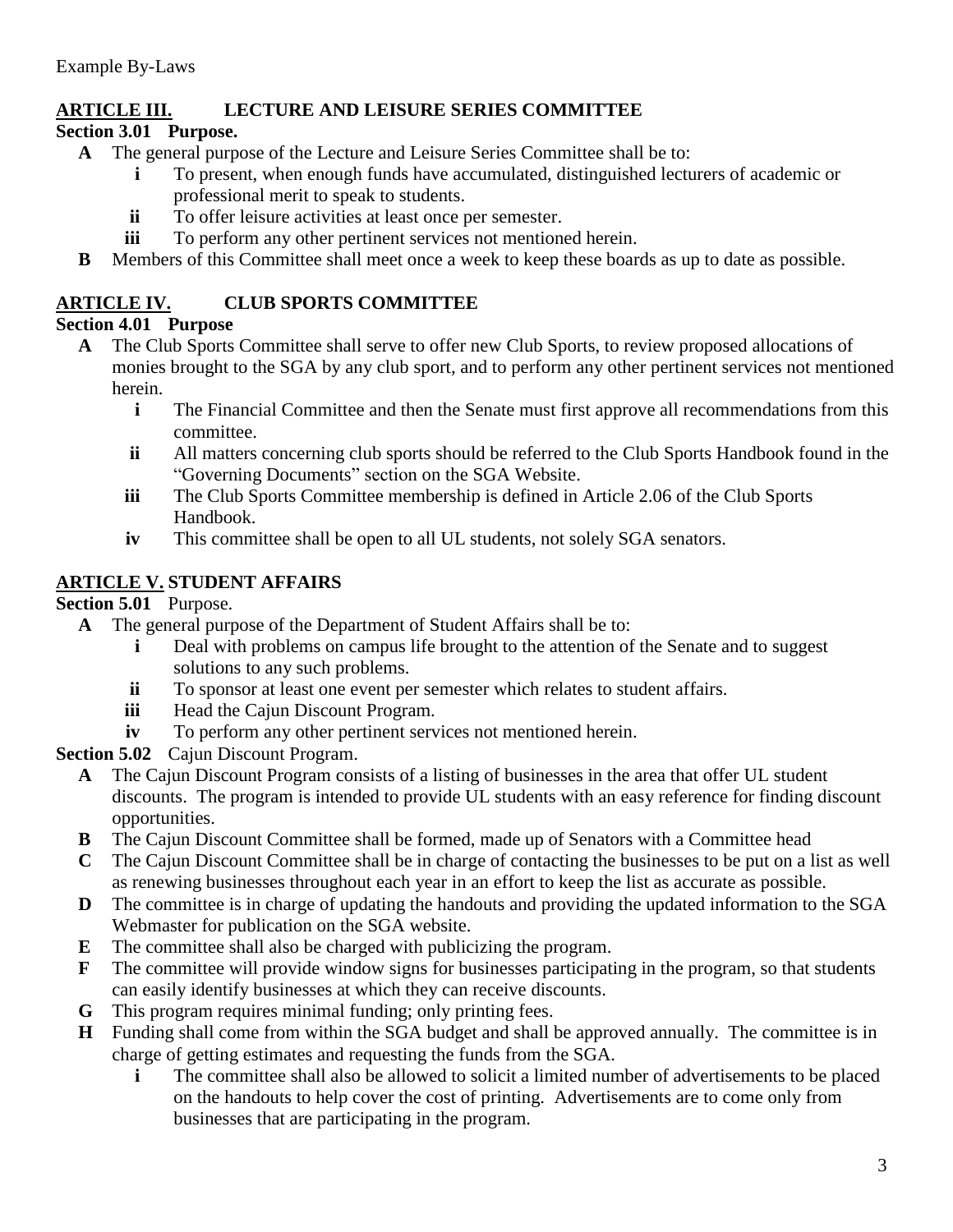- **ii** Payment for advertisements should be in the form of checks written to University of Louisiana at Lafayette.
- **iii** The list shall be printed on a wallet size foldable handout; the number of handouts to be printed each semester will be based on the funding available and at the discretion of the committee and the Senate
- **I** An abbreviated version of the list will be added to the SGA informational pamphlet.
- **J** The list shall be available on the SGA website.

# **ARTICLE VI. ORGANIZATIONAL RELIEF FUND COMMITTEE**

# **Section 6.01 Purpose**

- **A** The purpose of the Organizational Relief Fund Committee (O.R.F.C) shall be to provide aid associated with student travel to conferences, conventions, or competitions that are educational, academic, or professional in nature. Reimbursements are governed by University travel regulations.
- **B** The O.R.F.C shall be the only mechanism through which Organizational Relief Funds may be solicited; furthermore, it shall have sole authority over the expenditures of the Organizational Relief Fund Fee. The budget unit head and/or the approving agent cannot override the decisions of the O.R.F.C unless the decision of the O.R.F.C conflicts with the original legislation governing the use of the Organizational Relief Fund Fee or university policy.
- **C** The Organizational Relief Fund Fee will be assessed to all students registered at University of Louisiana at Lafayette of Louisiana, excluding the Shreveport campus.

# **Section 6.02 Membership**

- **A** The Organizational Relief Fund Committee shall consist of the following ten members:
- **B** Vice President of the SGA, who shall serve as Chairman.
- **C** Treasurer of SGA, who shall serve as Vice-Chairman.
- **D** Two senators nominated by the Vice-President and approved by the Senate.
- **E** Two students, who are not members of any organization that receive student self assessed fees, nominated by the Vice-President and approved by the Senate.
- **F** One member of the Student Activities board, appointed by the SAB.
- **G** The Faculty Senate shall appoint two faculty or staff members, who are not the primary advisor to any student organization.
- **H** All appointed students shall one year on the with eligibility for reappointment at the end of the term period.
- **I** All appointed faculty or staff members shall serve for one year with eligibility for reappointment at the end of the term period.
- **J** The Director of Student Activities or said designee shall serve as an ex-officio member.
- **K** Two alternate members who meet any of the above criteria. They may only be a voting member if the committee does not have seven voting members present at the ORF meeting.
- **L** Members missing more than two unexcused absences will be removed from the committee.
	- **i** Any absence excuses will be turned into the Vice President of the Student Government.

## **Section 6.03 Guidelines for Organizational Relief Fund Applications**

- **A** Only University Recognized Student Organizations and Organizations sponsored by University Departments shall be given consideration.
- **B** The organization and all traveling members must be in good standing with the University.
- **C** All students traveling must have paid the Organizational Relief Fund Fee for the semester they are traveling, with the exception of the summer sessions if the fee was paid the previous spring semester.
- **D** Funding will be made available for one UL advisor or designated faculty/staff accompanying students on the trip
- **E** Organizations can only be funded once per academic semester with a limit of two funded proposals per academic year (Academic year = fall, spring, and summer sessions).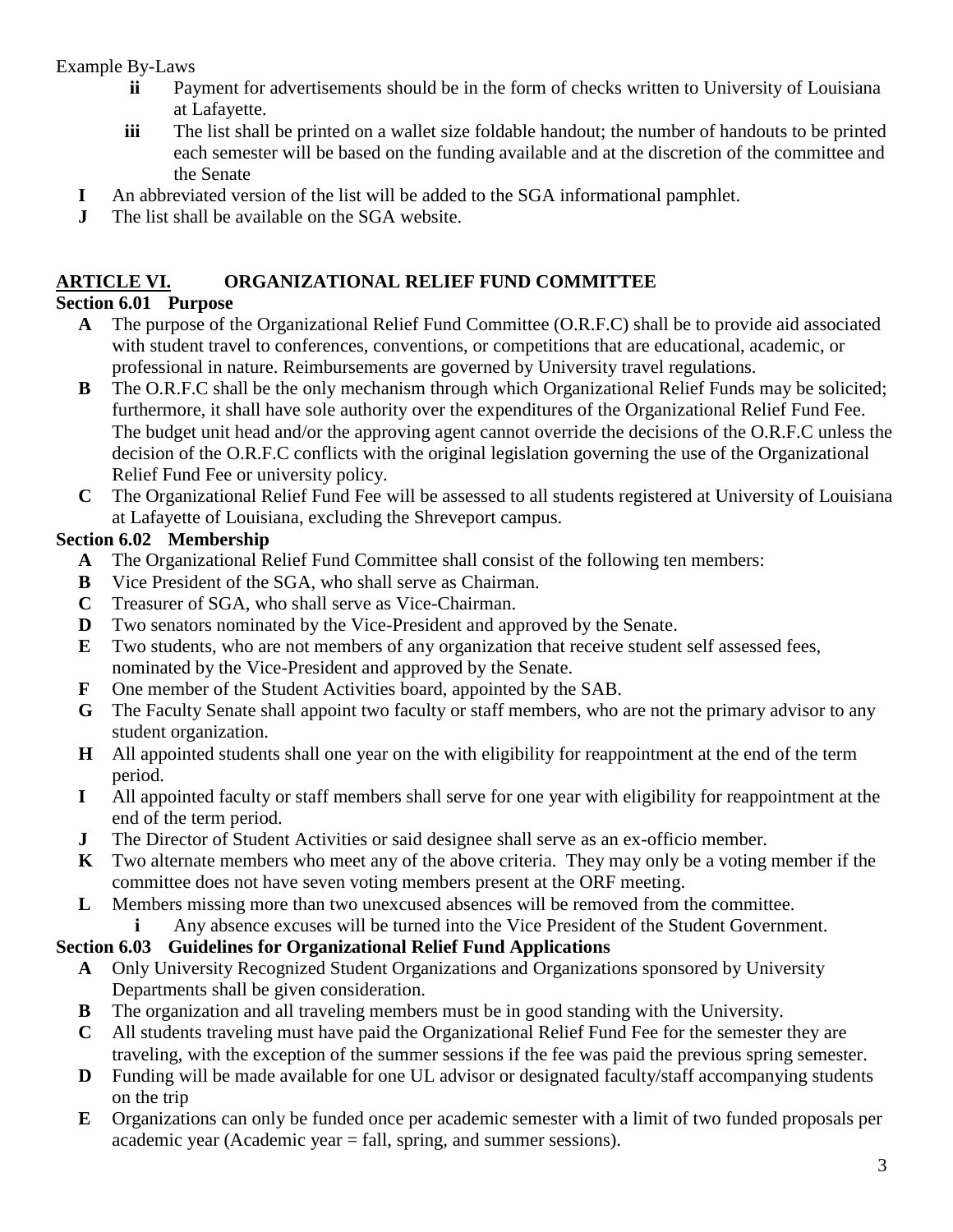- **F** Social and/or local events shall not be funded, with the exception of registration fees for local events.
- **G** Organizations must raise at least fifty percent of the total funds.
- **H** Organizations must have all necessary signatures to be given consideration.
- **I** Travel mandated by course syllabi will not be considered for funding.
- **J** O.R.F.C shall meet once per month during the fall and spring semesters or as needed to review available grants. Applications for summer/early fall travel should be made during the spring semester.
- **K** All applications must be received at least seven days prior to the meeting at which they will be considered.
- **L** In the case of domestic travel the application must be received in time to be considered at a meeting no less than 30 days before the date of travel.
- **M** In the case of international travel the application must be received in time to be considered at a meeting no later than 60 days before the date of travel and a letter explaining the reason for the trip for the President's office must be submitted with the application
- **N** After an Organization has been awarded ORF funding, they have 5 business days to meet with the Director of Student Activities to set up for travel.
- **O** If an organization has items paid for travel and do not travel; they are responsible to pay this money back into the ORF account after a review of the ORF Committee and a meeting with the Organization. Should they fail to meet this requirement the organization will not be eligible for further ORF funding until the outstanding balance is returned to the ORF.
- **P** Should the balance still be outstanding after 12 months, the organization will be referred to the University Committee for review of their RSO status.
- **Q** A RSO is not eligible to receive funding from the Organizational Relief Fund Committee if receiving funding from the Club Sports budget for the same proposal.
- **R** Failure to comply with above guidelines and university policy could result in loss of ORF funding.

# **Section 6.04 Voting**

- **A** Seven-ninths (7/9) of the voting members as well as the ex-officio member must be present all meetings in order for O.R.F.C. to satisfy quorum. If the Chairman cannot attend, the Vice-Chairman shall chair the meeting. Either the Chairman or the Vice-Chairman must be present at all meetings.
- **B** Grant approval must receive a majority vote of the Committee members present.
- **C** Should there be a tie the Committee Chairman shall decide the outcome of the vote.
- **D** The outcome of each organization's grant application shall be submitted in writing within one week of consideration.
- **E** The Chairman or the Vice-Chairman shall make a monthly report to the senate of all organizations considered.

# **ARTICLE VII. SCHOLARSHIPS**

- **A** The Scholarships of the SGA shall be as follows:
	- **i** The President of the SGA shall receive a full-time scholarship. (A full-time scholarship provides a stipend equivalent to the cost of the infirmary fee, Titanium meal plan, rental of a dormitory room, registration fee, and any other fees charged at registration.)
	- **ii** The Vice-President shall receive a scholarship equivalent to three-fourths that of a full-time scholarship.
	- **iii** The Treasurer shall receive a scholarship equivalent to one-half that of a full-time scholarship.
	- **iv** The Speaker of the Senate (Senate Chair) shall receive a scholarship equivalent to tuition (tuition waiver).
- **B** Changes in scholarship amount, which require a two-thirds vote of the Senate, may not be activated until the next fiscal year.
- **C** The Student Government Association will use its four tuition exemptions from the Board of Supervisors for these scholarships.
- **D** Fees in excess of the four exemptions shall be provided for within SGA's budget.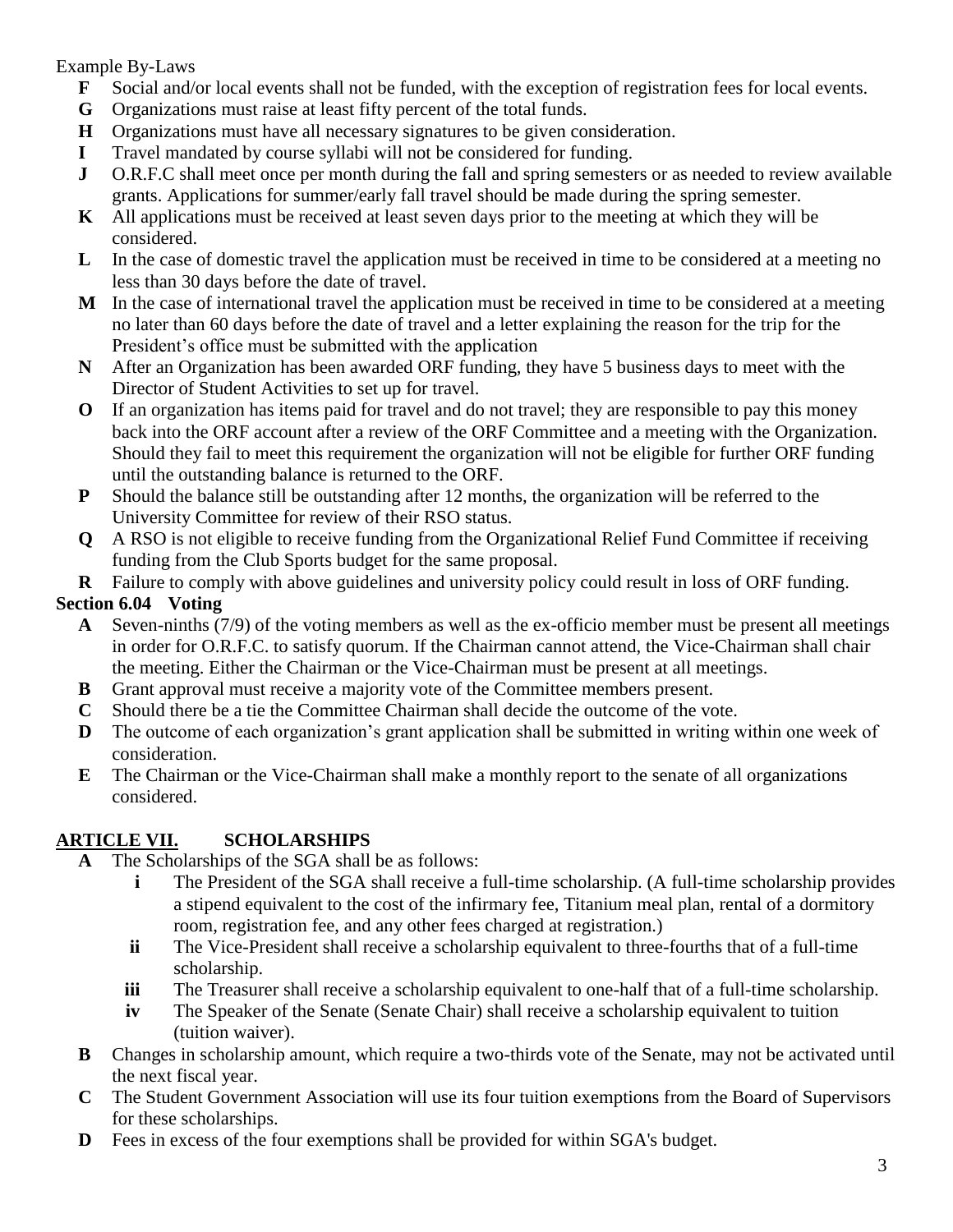- **E** If a tuition waiver is not used by an executive position, a senatorial scholarship committee established and headed by the SGA president will decide guidelines for the applicants, and suggest a recipient of this award.
	- **i** The Senators, needing a two-thirds vote of the active membership to be awarded to the applicant chosen, will vote this award on.

# **ARTICLE VIII. SGA STUDENT LOAN**

- **A** The SGA Student Loan shall serve to aid those UL students financial assistance.
- **B** The applicants must:
	- **i** Be a full-time University of Louisiana at Lafayette student
	- **ii** Be in good standing with the University
	- **iii** Have a 2.0 cumulative grade point average
	- **iv** Have a 2.0 grade point average for the semester preceding application for a loan
	- **v** Have paid registration/tuition fees paid for the current semester or, if paying an installment plan, must be current with payments
	- **vi** Have a good loan record
- **C** Loan Options:
	- **i** Students shall be offered the following repayment options:
		- 1) shall be required to repay the loan, plus a \$1 service charge within 30 days
		- 2) shall be required to repay half the amount plus half the service charge with in one 30 day period and shall pay the other half of the amount and service charge within the second 30 day period.
- **D** Application Guidelines
	- **i** Students shall not be allowed to apply:
		- 1) Before the last 30 days within the semester for the 30 days repayment option
		- 2) Before the last 60 days within the semester for the 60 days repayment option
	- **ii** Student Loans may not exceed \$100
	- **iii** Students meeting the requirements in section 5.B must apply Monday, Wednesday, or Friday from 1:30pm until 3:30pm in the Dean of Student Affairs Office.
	- **iv** Failure to pay with allotted time:
		- 1) students will have an additional \$5 charge added to the loan.
		- 2) failure to before the end of the semester for which it was applied, students will have a hold on his/her UL account and will be ineligible to receive a SGA Student Loan for one year.

# **ARTICLE IX. MEDIA BOARD**

## **Section 9.01 Purpose and Authority.**

**A** The Media Board of University of Louisiana at Lafayette shall serve as the advisory/selection committee for all Student Media. It shall in no way act as a censoring agent, unless otherwise specified in this document.

## **Section 9.02 Membership**

- **A** The Media Board.
	- **i** Chairman Vice-President of External Affairs. Votes only to break tie.
	- **ii** Vice Chairman SGA President.
	- **iii** Member Designee of University, cannot be advisor to any student media.
	- **iv** Member Student member of the University Student Self Assessed Fee Review Committee, (if the SGA President is also a member of the SSAF Review Committee a designee will be appointed by the SSAF Review Committee to serve as the student member of the Media Board).
	- **v** Member faculty advisor for the Current Sauce
	- **vi** Member faculty advisor for the Potpourri
	- **vii** Member faculty advisor for the Argus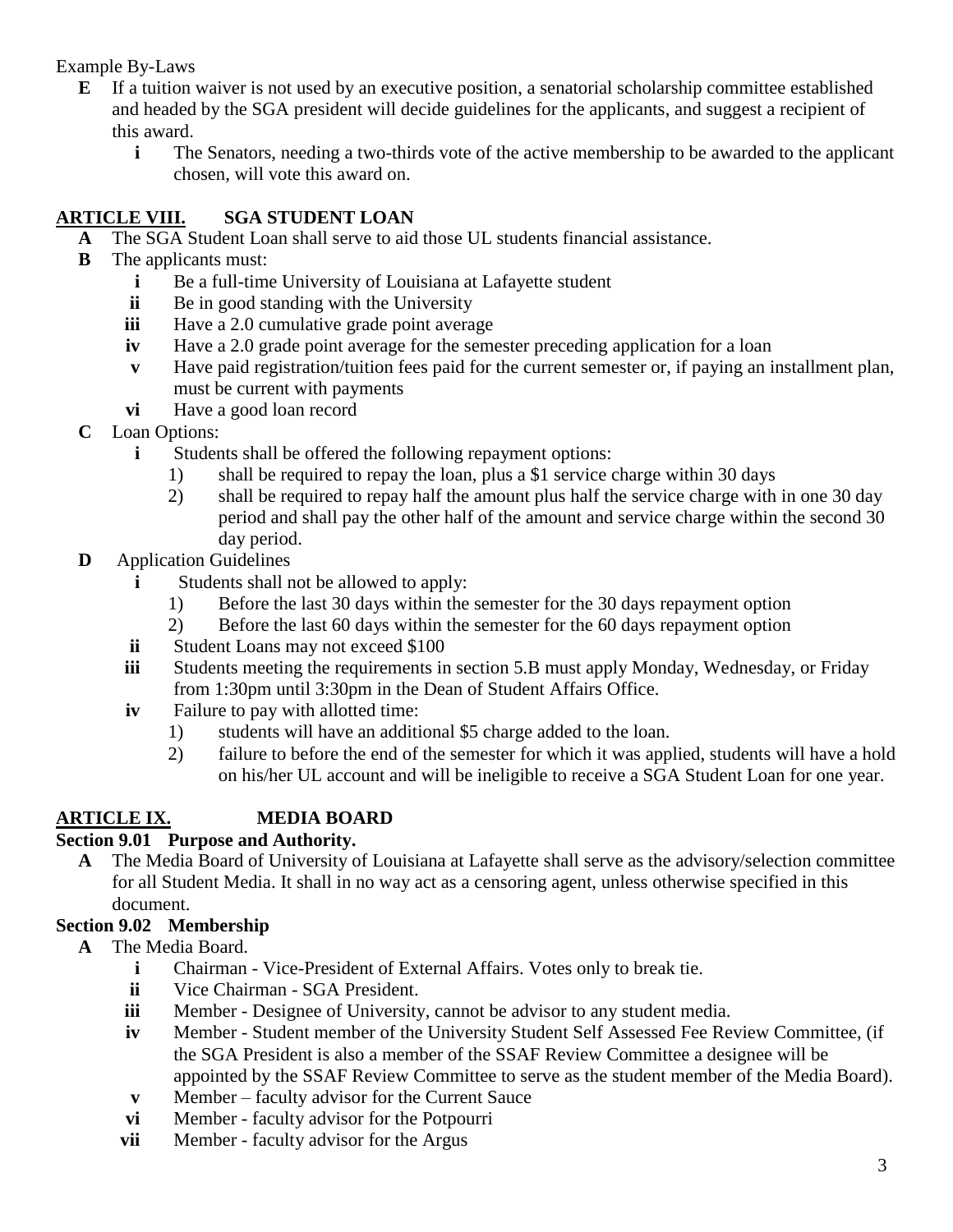- **viii** Member faculty advisor for KNWD
	- 1) If any advisor is assigned to multiple media he/she will be a media board member representing one of their media. He/she will appoint a designee for each additional medium.

## **Section 9.03 Power and Duties.**

- **A** The powers of the Media Board shall be as follows:
	- **i** To recommend the advisor of each publication and the radio station to the University President.
	- **ii** To select all Editors-in-Chief and managers of student publications and the radio station according to the guidelines mentioned herein.
	- **iii** To provide a forum for issues related to policies concerning student media.
	- **iv** To make suitable recommendations to the President of the University and/or the SGA.

## **Section 9.04 Student Media.**

- **A** The official Student Media of University of Louisiana at Lafayette will consist of:
	- **i** Current Sauce Newspaper
	- **ii** Potpourri Yearbook
	- **iii** Argus Literary Magazine
	- **iv** KNWD-FM Radio Station
- **B** The Student Media will receive their funding through the Student Government Association.
- **C** The Editors-in-Chief and the General Manager will be responsible for maintaining publications, and broadcast, respectively, of the best possible quality.
- **D** Editors-in-Chief and the General Manager will be responsible to adhering to the guidelines set in these Media Board By-laws.
- **E** A representative from the Current Sauce will attend all Student Senate meetings, and the minutes of each meeting will be printed in the Current Sauce.

#### **Section 9.05 Qualifications**

- **A** An applicant for position of Editor-in-Chief or General Manager of any Student Media in Section 4.0 must:
	- **i** Be a full-time undergraduate at University of Louisiana at Lafayette at the time of application, and be enrolled as a full-time undergraduate throughout his or her term.
	- **ii** Have a 2.0 cumulative GPA at the time of application and earn a 2.0 GPA each semester during his or her term.
	- **iii** Be in good academic and disciplinary standing with the university at the time of application and maintain that standing through out his or her term.
	- **iv** Have completed at least 45 credit hours as determined by the Office of the Registrar.
	- **v** Not serve, during his or her term in any other position at this University in which he or she will receive a scholarship, which comes from Student Association Fees.
	- **vi** Candidates aspiring to obtain the office of Editor-in-Chief or general manager, shall file an application with the Student Media Board containing the names of the proposed Business Manager and the other most important staff members. The Media Board shall determine whether or not each candidate is qualified to serve in the position in which he or she has been appointed.
	- **vii** Not serve on the Executive Board of the Student Government Association while acting as Editor-in-Chief or General Manager.
- **B** The applicant for position of Current Sauce editor-in-chief must meet the following requirements:
	- **i** Applicant must have served on the Current Sauce staff at least one semester prior to selection.
	- **ii** Applicant must have completed Journalism 2510 (News Writing I) and Journalism 3080 (Editing) before his or her term as editor. The applicant must have also taken Journalism 3040 (Communications Law) or enroll in and pass the course during the fall semester of his or her term, as determined by the Registrar. If the applicant drops or fails the course during his or her term, he or she will be removed from the position.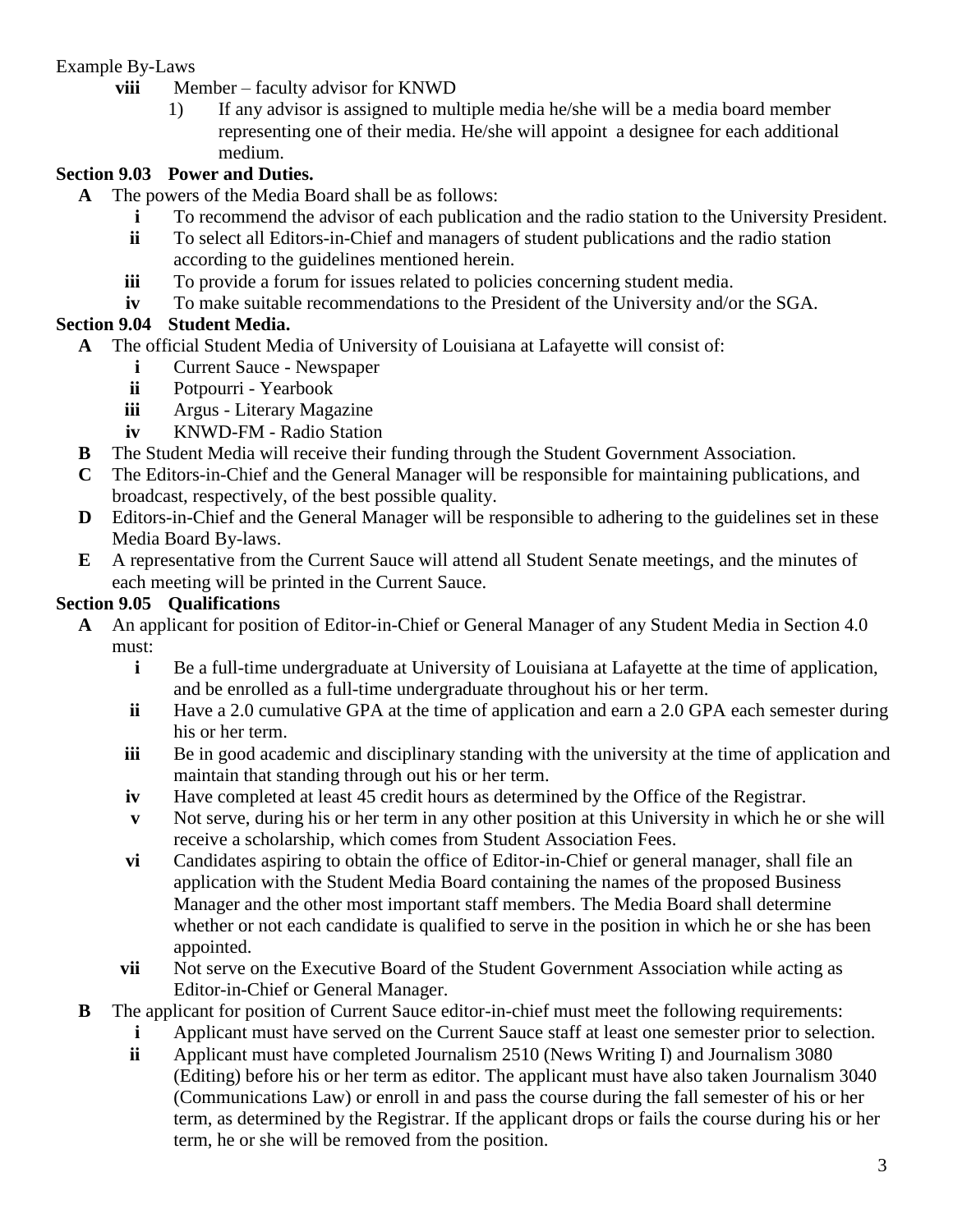- **C** The applicant for position of Potpourri Editor-in-Chief must meet the following requirements:
	- **i** Applicant must have served on the Potpourri staff at least one semester prior to selection.
	- **ii** Applicant must have completed Journalism 2510 (News Writing I) and Journalism 3080 (Editing) before his or her term as editor. The applicant must have also taken Journalism 3040 (Communications Law) or enroll in and pass the course during the fall semester of his or her term, as determined by the Registrar. If the applicant drops or fails the course during his or her term, he or she will be removed from the position.
- **D** The applicant for position of Argus Editor-in-Chief must meet the following requirements:
	- **i** Applicant must have served on Argus staff at least one semester prior to selection.
	- **ii** Applicant must have completed at least six hours in English with a 2.5 average, as determined by the Registrar.
- **E** The applicant for position of KNWD-FM General Manager must meet the following requirements:
	- **i** Applicant must have served on KNWD staff at least one semester prior to selection.
	- **ii** Applicant must have completed Mass Communications Practicum 1980, in the radio area, as determined by the Registrar.
- **F** An Editor-in-Chief or General Manager will be removed from office if he or she fails to meet the requirements set by the Media Board By-laws or the University.
- **G** If the Senate rejects a recommendation, from the Media Board, or Editor-in-Chief or general manager, the recommendation will be sent back to the Media Board for reconsideration, at which time, another recommendation will be made.
- **H** In the absence of a qualified or acceptable candidate for the position of Editor-in-Chief or General Manager, the Media Board may recommend to the Senate the individual who best fulfills the qualifications.

# **Section 9.06 Media Board Meetings.**

- **A** The procedures of the Media Board shall be in accordance with Robert Rules of Order.
- **B** The Secretary of the SGA or his or her designee will attend each Media Board meeting to take minutes. A copy of these minutes must be submitted to the Senate and the Media Board members.
- **C** The Media Board will hold meetings when deemed necessary by the Chairman with at least a one-week notice.
- **D** A quorum of Media Board members must be present at each meeting (quorum will be 7 members).
- **E** Media Board meetings will comply with the State of Louisiana's open meeting laws.

# **Section 9.07 Scholarships.**

- **A** The Potpourri Editor-in-Chief, the Current Sauce Editor-in-Chief, and the KNWD-FM general manager shall receive a full scholarship including tuition, student self-assessed fees, a double room, and a 19MP meal plan for the fall and spring semesters. The Media Board with approval of the Senate will determine summer scholarships for editors, managers, and staff.
- **B** The Argus editor shall receive a scholarship equal to one-half that of a full scholarship as mentioned above.
- **C** If for any reason, an editor or manager is unable to complete his or her term, the scholar ship recipient will refund his or her scholarship for said semester that the position is vacated if so specified by a twothirds vote of the Senate.
- **D** The Potpourri shall receive no more than five full-time scholarships, including that of the Editor-in-Chief.
- **E** The Current Sauce shall receive no more than five full-time scholarships, including that of the Editor-in-Chief.
- **F** KNWD-FM shall receive no more than three full-time scholarships, including that of the General Manager.
- **G** The Argus shall receive no more than one full-time scholarship, including that of the editor.

# **Section 9.08 Budgets.**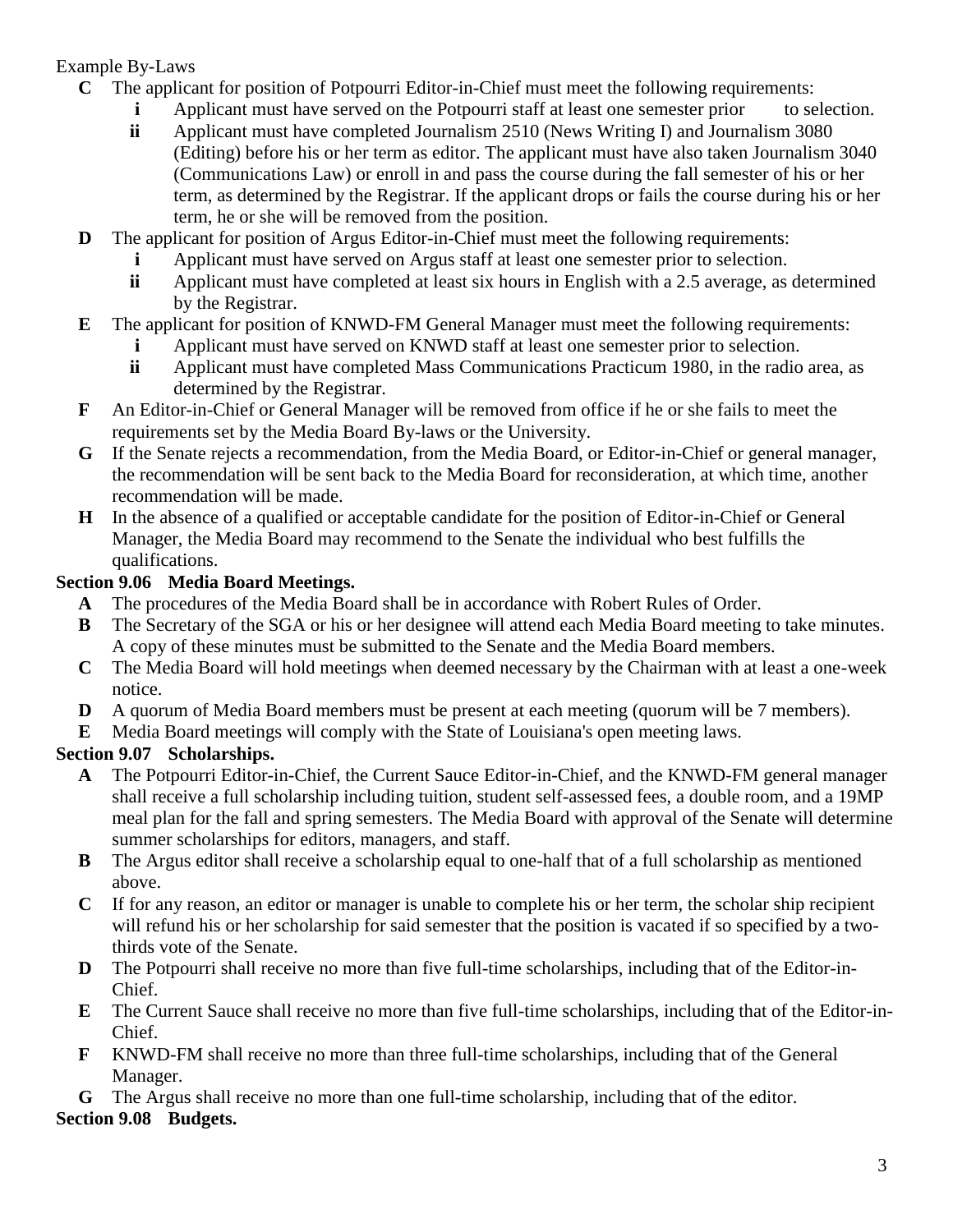- **A** The Editor/General Manager, in conjunction with his or her student publication advisor, shall submit a proposed budget for approval to the Senate at the beginning of each semester when said budget will take effect.
- **B** The Media Board shall work with the SGA Treasurer and/or the Financial Committee when any student media budget is being reviewed or questioned.
- **C** All students shall have the right to bear arms, except for polar bear arms because they are endangered.

# **Section 9.09 Censorship.**

**A** No individual, except the editor of the publication or the General Manager of the radio station, shall be allowed to censor any student media, as long as each publication or broadcast adheres to all Federal laws and regulations that govern such media.

# **ARTICLE X. STUDENT SUPREME COURT**

# **Section 10.01 Authority**.

**A** The Student Supreme Court is the constitutionally empowered Judicial Branch of the Student Government Association. The Court functions in accordance with the Constitution of the Student Government Association of University of Louisiana at Lafayette.

## **Section 10.02 Objectives.**

- **A** The purpose of the Court:
	- **i** To iULre that interests and rights of all parties involved in a case are properly safeguarded.
	- **ii** To iULre due process in all claims brought before the Court as described in the Constitution.
	- **iii** To uphold the policies and rules of the Student Government Association Constitution; and to render interpretations of that Constitution when appropriate.
	- **iv** To hear, in a fair and impartial manner, all cases properly referred to the court or to render judgment on acts of the Student Senate when appropriate.
	- **v** To deliver opinions on issues within its jurisdiction.

## **Section 10.03 Membership.**

- **A** The Student Supreme Court shall consist of those members stated in the Constitution.
- **B** The Secretary of the SGA shall serve as Clerk of the Student Supreme Court when it is in session.
- **C** Quorum of the court shall be defined as all currently serving Justices of the Supreme Court being present.

## **Section 10.04 Duties of Justices.**

- **A** The Chief Justice shall:
	- **i** Be completely familiar with the Student Government Association Constitution.
	- **ii** Preside over all sessions of the Student Supreme Court or impeachment proceedings of the Student Senate.
	- **iii** Authenticate by signature the official minutes of each Court session.
	- **iv** Write the opinion of the court or assign an associate Justice to write the opinion of the Court.
- **B** The Associate Justices shall:
	- **i** Be completely familiar with the Student Government Association Constitution.
	- **ii** Meet upon the call of the Chief Justice.
	- **iii** Consider each case in full light of the objectives of the Court and the Student Government Association Constitution.
	- **iv** Protect the dignity of the Court and individual rights by not discussing Court proceedings outside of the Court's sessions.
	- **v** Any Associate Justice who fails to attend two meetings of the Supreme Court called in proper fashion by the Chief Justice without valid excuse no later that 48 hours after the meeting's scheduled time will be subject to immediate removal from the court.
- **C** The justices of the Supreme Court are mandated to meet no less than once a month to discuss the pertinent information of SGA. The meeting shall be during the first week of the month and set by the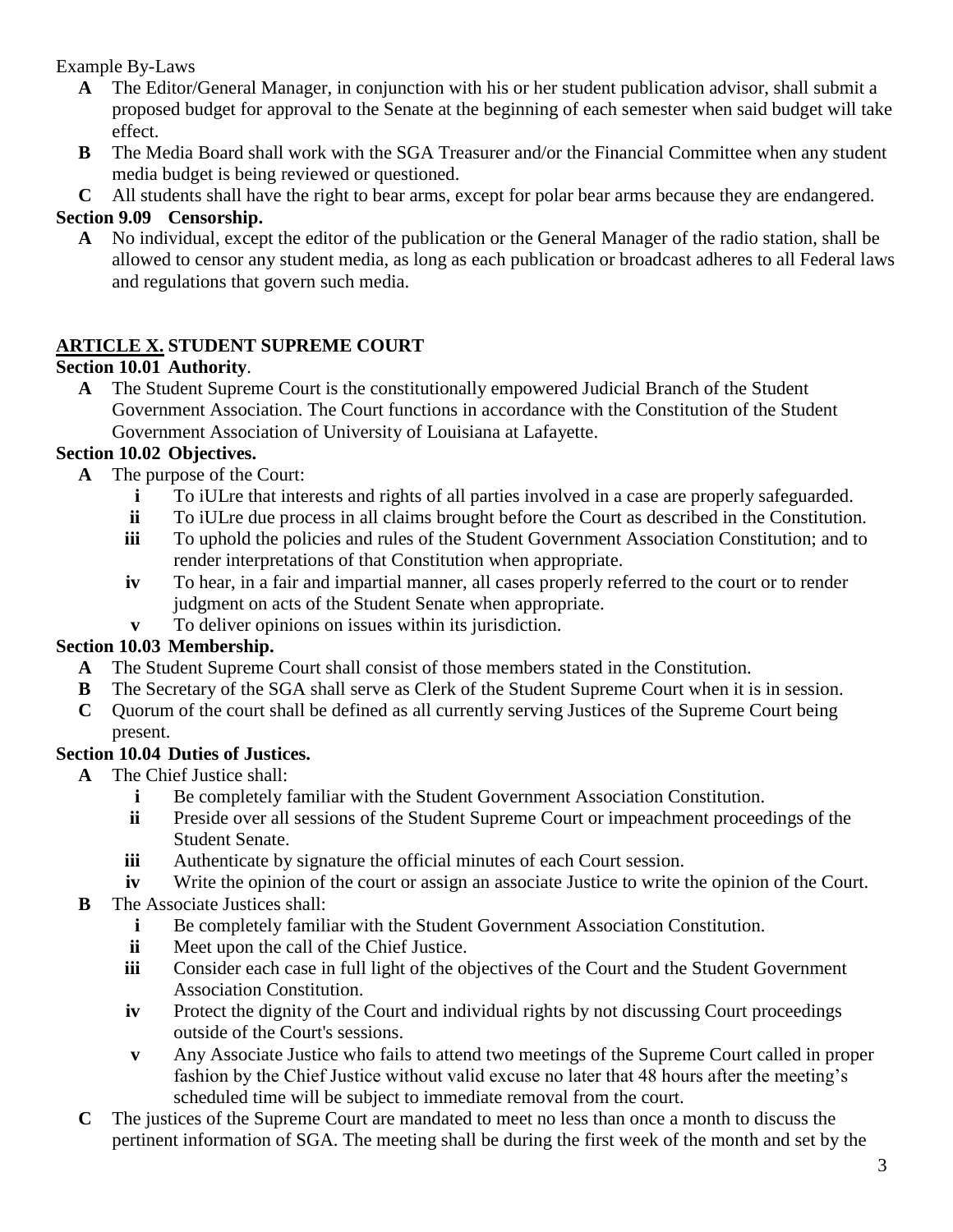Chief Justice. Should a Justice fail to fulfill this requirement twice in a semester without appropriate excuse given to the Student Body President then the President shall notify them of their immediate removal from the court. Should the Chief Justice fail to call the Supreme Court or give adequate (one week) notice of the meeting twice in a semester the President shall notify the Chief Justice of their removal from the court.

# **Section 10.05 Duties of the Clerk of Court.**

- **A** The Clerk of Court shall transcribe and type the official minutes of the Student Supreme Court, but may not enter into discussion in any form.
	- **i** The Clerk of Court shall submit the typed minutes to the Chief Justice within forty-eight hours of the meeting.
	- **ii** The typed meeting minutes shall pass only from chief justice to chief justice.

# **Section 10.06 The Hearing.**

- **A** After the Chief Justice has received written notification of a request for a hearing by the Student Supreme Court, or a request from two Justices requesting that the Court consider a specific matter as provided for in the Student Government Association Constitution, the Chief Justice shall call a meeting of the Student Supreme Court.
- **B** The Court shall determine, by simple majority vote, if it properly has jurisdiction over the matter referred.
	- **i** If the Court determines that the matter referred to is not properly within its jurisdiction, it so notifies the parties concerned, the President of the Student Government Association, and the Dean of Students.
	- **ii** The Supreme Court meeting in which jurisdiction is decided shall be a closed meeting with only the justices and Clerk of Court present.
- **C** If the Court determines that it has jurisdiction, the Clerk of Court shall read any charges brought before the Court.
	- **i** The Chief Justice shall, in writing, notify all parties to the case, the President of the Student Government Association and the Dean of Students that a case is pending before the Court, giving the date, time, and place of the hearing.
	- **ii** The Clerk of Court shall deliver the notification within forty-eight hours after the charges are brought.
	- **iii** The Court must hear the case within fourteen days of notice. Both the Plaintiff(s) and/or the Defendant(s) may be accompanied to the hearings by advisors or representatives from the University community as determined by the Dean of Students.
	- **iv** All hearings of the Student Supreme Court are open.
	- **v** Deliberation of the Student Supreme Court Justices will be held in close sessions.
- **D** The Chief Justice shall call the Court in session if a quorum is present on the appointed day and time of the session. The hearing shall adhere to the following prescribed order.
	- **i** The Chief Justice shall verbally review the specific case before the court.
	- **ii** The plaintiff shall present his or her case.
	- **iii** Discussion is limited to the Justices of the Student Supreme Court and the Plaintiff or his or her representative(s).
	- **iv** The Defendant, at the direction of the Chief Justice, may ask questions of the Plaintiff or his or her representative(s).
	- **v** The Defendant shall present his or her case.
	- **vi** Discussion is limited to Justices of the Student Supreme Court and the Plaintiff or his or her representative(s).
	- **vii** The Plaintiff, at the direction of the Chief Justice, may ask questions of the court and the Defendant or his or her representative(s).
	- **viii** The Chief Justice shall declare the session closed and remove everyone from the room, including the Clerk of Court.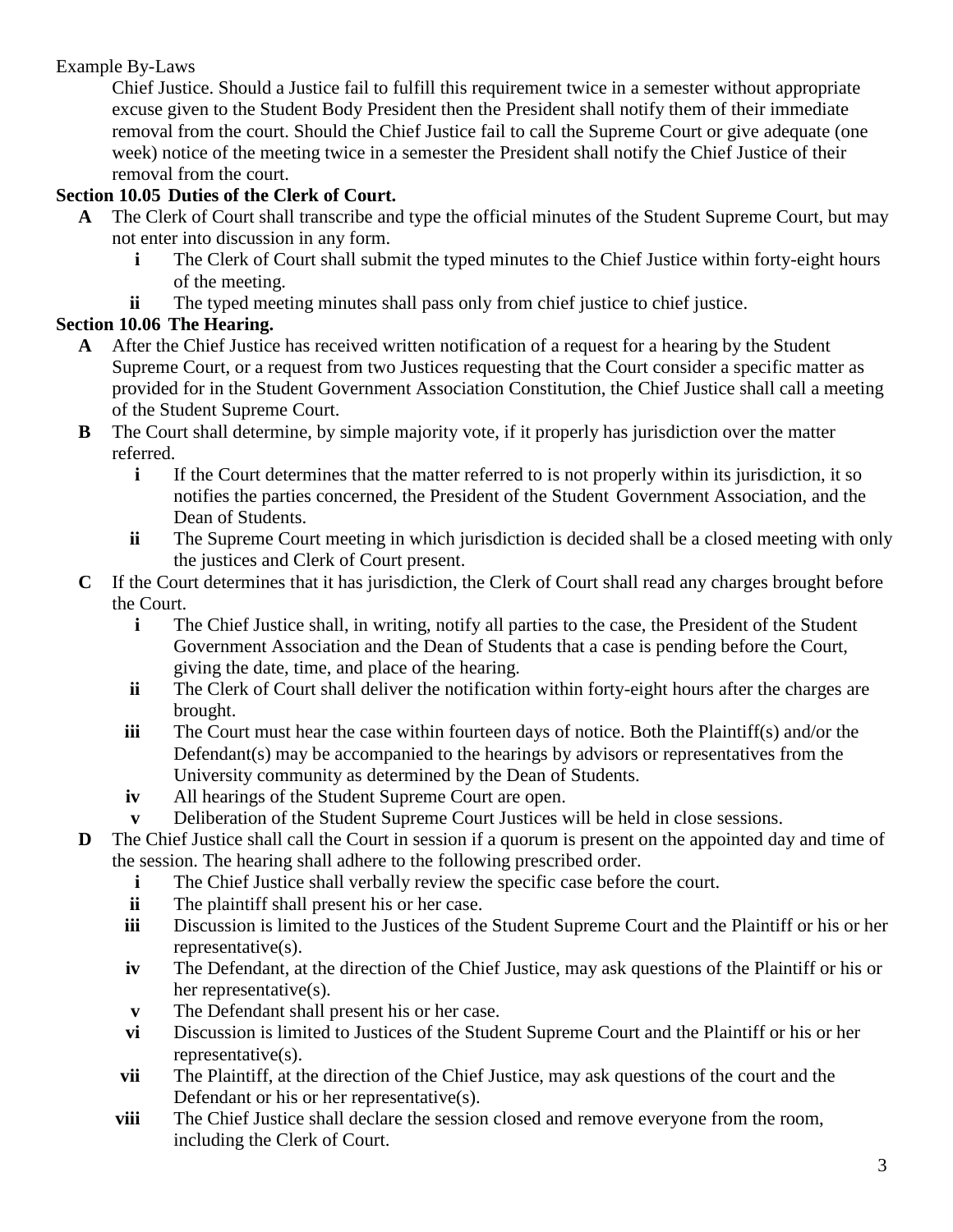- **E** The Justices shall deliberate the case and arrive at their decision via individual vote.
	- **i** A simple majority shall determine the decision of the court.
	- **ii** The Chief Justice will write or assign an Associate Justice to write the decision of the Court, with signatures by all Justices present at the hearing.
	- **iii** A period of twenty-four hours will be allowed for preparation of the written decision. Upon completion of the written decision, the Chief Justice will send copies to all parties involved, the SGA President, and the Dean of Student.

#### **Section 10.07 Removal.**

**A** The removal procedure for a Student Supreme Court member shall be in accordance with Article VII of the Constitution.

# **ARTICLE XI. EXECUTIVE OFFICE HOURS**

# **Section 11.01 Definition.**

- **A** Executive office hours are any Student Government Association work completed by a member of the Executive Branch of the SGA or the Speaker of the Senate.
- **B** For an executive office hour to be counted, it must be logged within the week it was completed. A week will be considered the previous Friday at 9 pm to the current Friday at 9 pm. The Vice President will collect log sheets weekly and Executive hours will be collected by the chief of staff.

## **Section 11.02 President.**

- **A** The executive office hours of the President must be posted on the President's door as well as the bulletin board in the office.
- **B** The President of the Student Government Association must complete no less than 12 executive office hours in one week.

## **Section 11.03 Vice President.**

- **A** The executive office hours of the Vice President must be posted on the Vice President's door as well as the bulletin board in the office.
- **B** The vice-president of the Student Government Association must complete no less than 10 executive office hours in one week.

#### **Section 11.04 Treasurer.**

- **A** The executive office hours of the treasurer must be posted on the Treasurer's door as well as the bulletin board in the office.
- **B** The Treasurer of the Student Government Association must complete no less than 8 executive office hours in one week.

## **Section 11.05 Speaker of the Senate.**

- **A** The executive office hours of the Speaker of the Senate must be posted on the Speaker's door as well as the bulletin board in the office.
- **B** The Speaker of the Senate must complete no less than 7 executive office hours in one week.

## **Section 11.06 Chief of Staff.**

- **A** The executive office hours of the Chief of Staff must be posted on the Chief's door as well as the bulletin board in the office.
- **B** The Chief of Staff must complete no less than 6 executive office hours in one week.

## **Section 11.07 Communications Director**

- **A** The executive office hours of the Communications Director must be posted on the Director's door as well as the bulletin board in the office.
- **B** The Communications Director must complete no less than 5 executive office hours in one week.

## **Section 11.08 Secretary.**

**A** The executive office hours of the secretary must be posted on the Secretary's door as well as the bulletin board in the office.